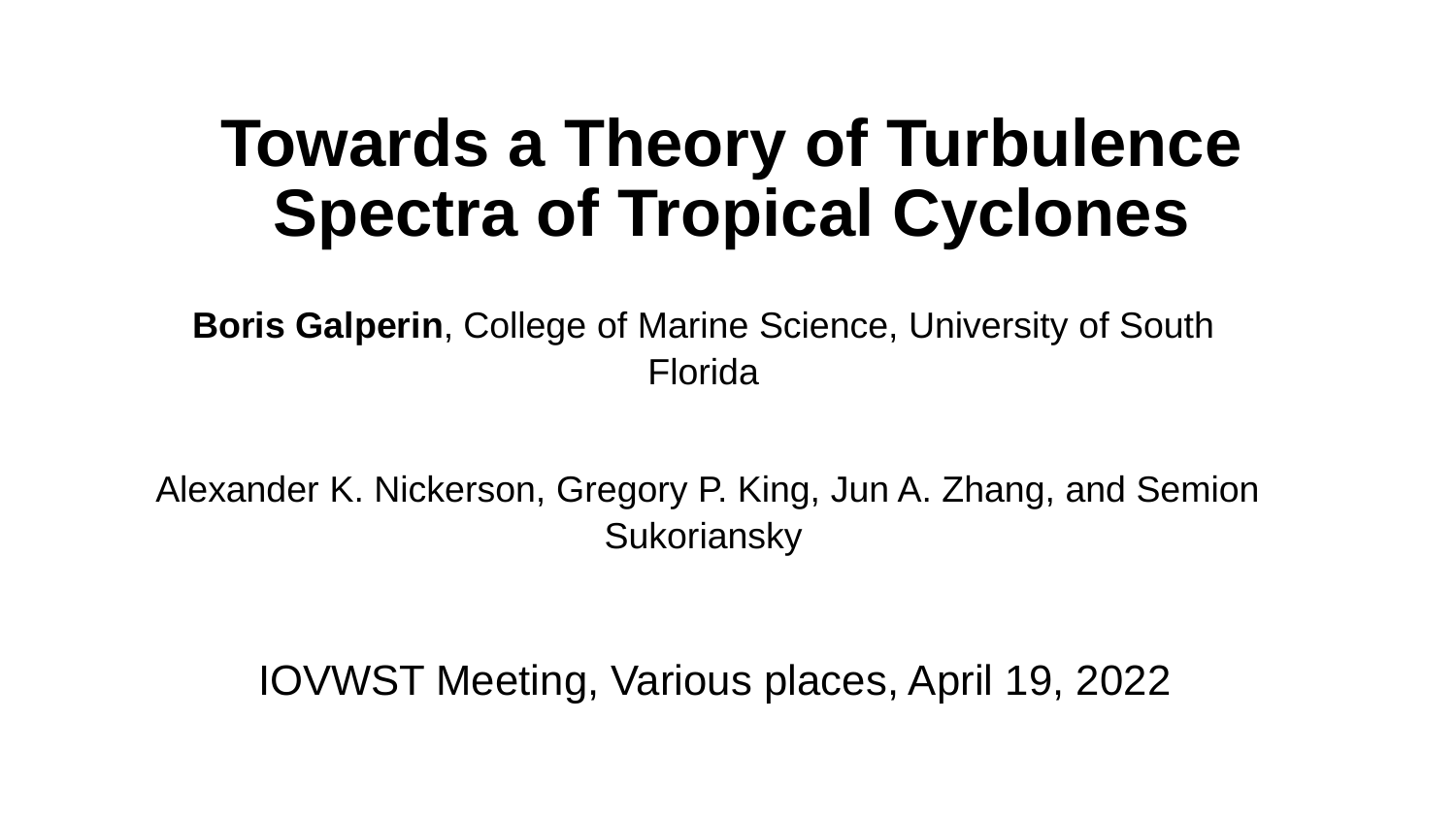## What is known?

 $\triangleright$  Tropical cyclones' (TC) 1D spectra have been computed from airplane reconnaissance missions



Wavenumber spectrum of kinetic energy for flight legs at heights of 88m (red) and 194m (blue). From: Byrne & Zhang (2013), GRL

Spectral composites of three datasets. Flight legs are not truncated at RMW. From: Vonich & Hakim (2018), JAS

 $\triangleright$  The 1D spectra resemble those found in the troposphere and stratosphere (Nastrom & Gage)  $\triangleright$  Let us try to follow the physics of the NG spectra to explain the TC ones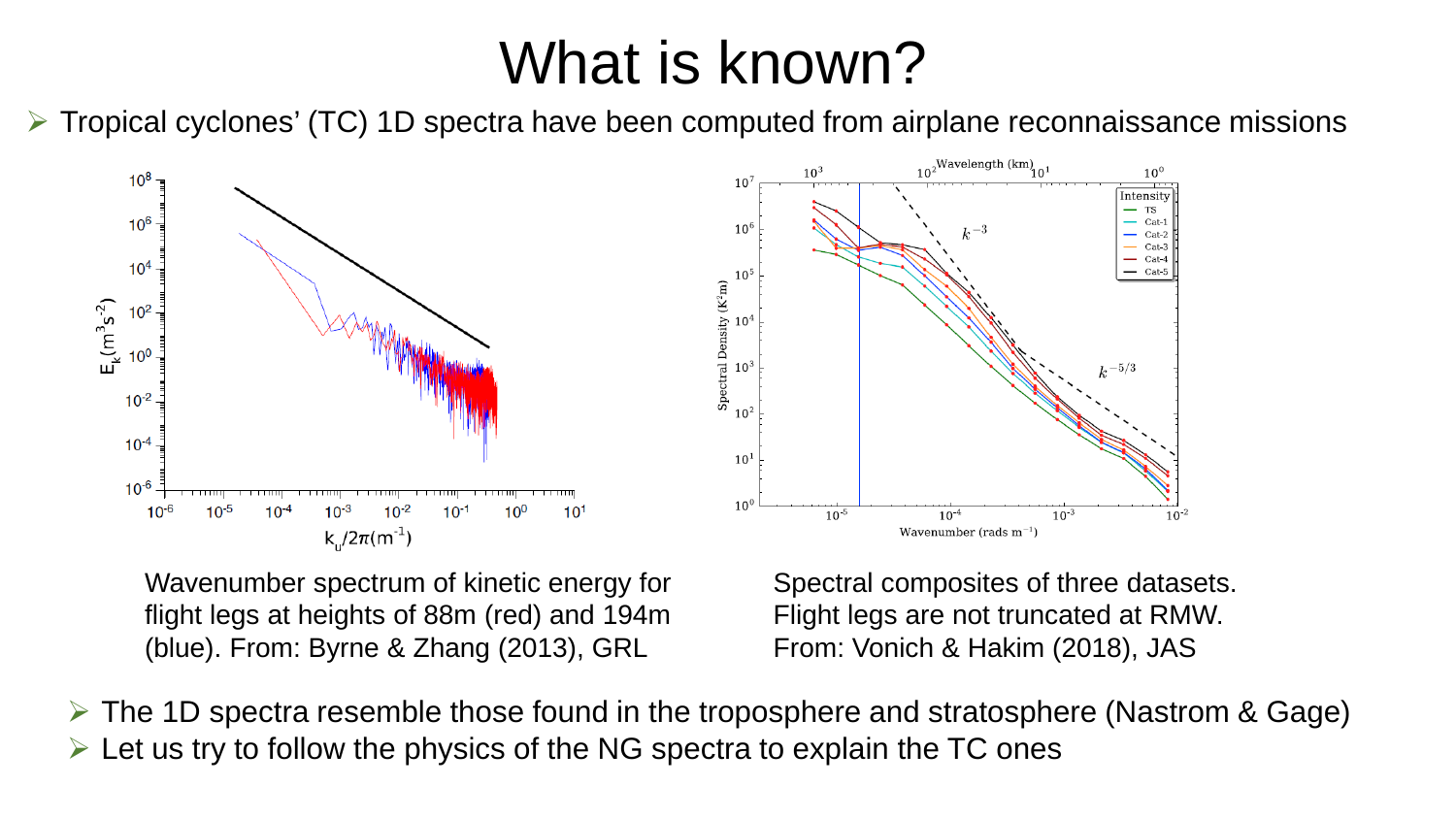So, what is the physics of the NG spectra?

- The -5/3 slope points to Kolmogorov turbulence although it is too strongly anisotropic to be 3D
- If it is 2D, then the -5/3 slope  $\rightarrow$  inverse cascade
- Then, the small-scale energy source is problematic
- The 3<sup>rd</sup>-order structure function analysis by Lindborg (1999) points to direct cascade
- The issue is still unresolved and being debated
- The -3 slope is attributed to direct enstrophy cascade (rate  $\Pi_{\omega}$ ) of 2D turbulence
- The connection between spectral amplitude and  $\Pi_{\omega}$  was not shown
- Most studies deal with slopes, but the physics is in the amplitudes
- If we cannot explain the NG spectra, how can we deal with the TC ones?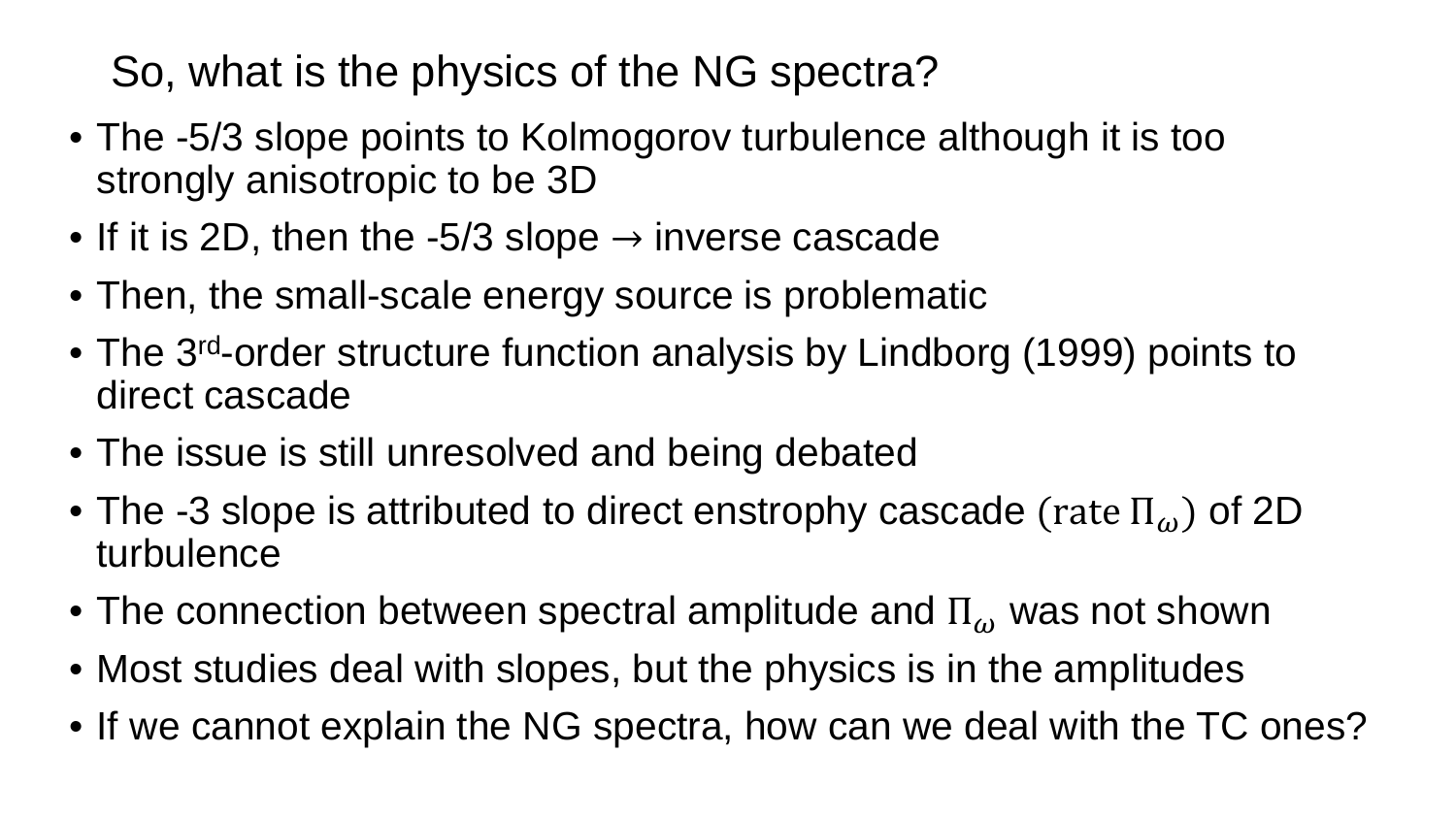• We have developed an analytical theory of rotating turbulence, QNSE, that produces expressions for 1D longitudinal and transverse spectra:

$$
E_L(k_1) = \frac{18}{55} C_K \Pi_{\varepsilon}^{\frac{2}{3}} k_1^{-\frac{5}{3}} + 0.0926 f^2 k_1^{-3}
$$
  

$$
E_T(k_1) = \frac{24}{55} C_K \Pi_{\varepsilon}^{\frac{2}{3}} k_1^{-\frac{5}{3}} + 0.24 f^2 k_1^{-3}
$$

• The theory predicts slopes and amplitudes and accurately describes the NG spectra $10^9$ 

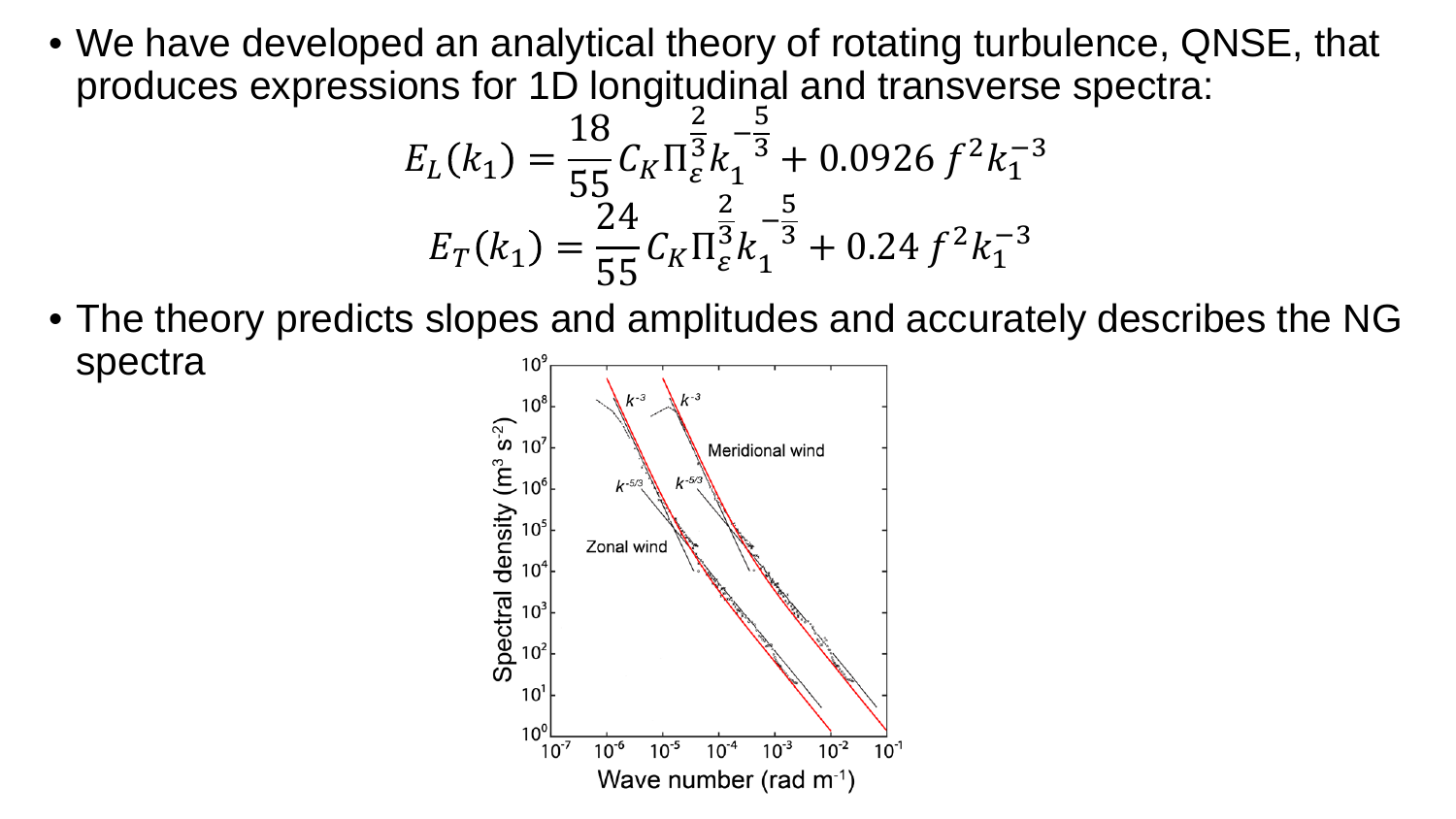- How can we use QNSE for tropical cyclones for which  $f \approx$  constant?
- Tropical cyclones feature strong cyclostrophic rotation, and so their *effective* Coriolis parameter is  $\tilde{f} = \hat{f} + f$ , where  $\hat{f} = 2\alpha \frac{U_{\rm m}}{\rm R_m}$  $R_{m}$  $, \alpha = O(1)$

| <b>Storm</b> |      |               |               |               |
|--------------|------|---------------|---------------|---------------|
| Category     | °N   | $10^5 s^{-1}$ | $10^5 s^{-1}$ | $10^5 s^{-1}$ |
| TS           | 24.9 | 6.2           | 40.9          | 47.1          |
|              | 25.8 | 6.3           | 72.9          | 79.2          |
| 2            | 25.5 | 6.3           | 88.9          | 95.2          |
| 3            | 23.3 | 5.8           | 124.6         | 130.4         |
| 4            | 21.6 | 5.4           | 169.0         | 174.4         |
| 5            | 20.5 | 5.1           | 194.0         | 199.1         |

- The cyclostrophic addend provides for observed dependence on TC category
- Inside the inner core  $\Rightarrow$  solid body rotation  $\Rightarrow$  turbulence is homogeneous  $\Rightarrow$  QNSE applies
- In the outer region  $\Rightarrow$  turbulence is inhomogeneous;  $\hat{f} \rightarrow 0$ ,  $\tilde{f} \rightarrow f$ , spectra rebound to NG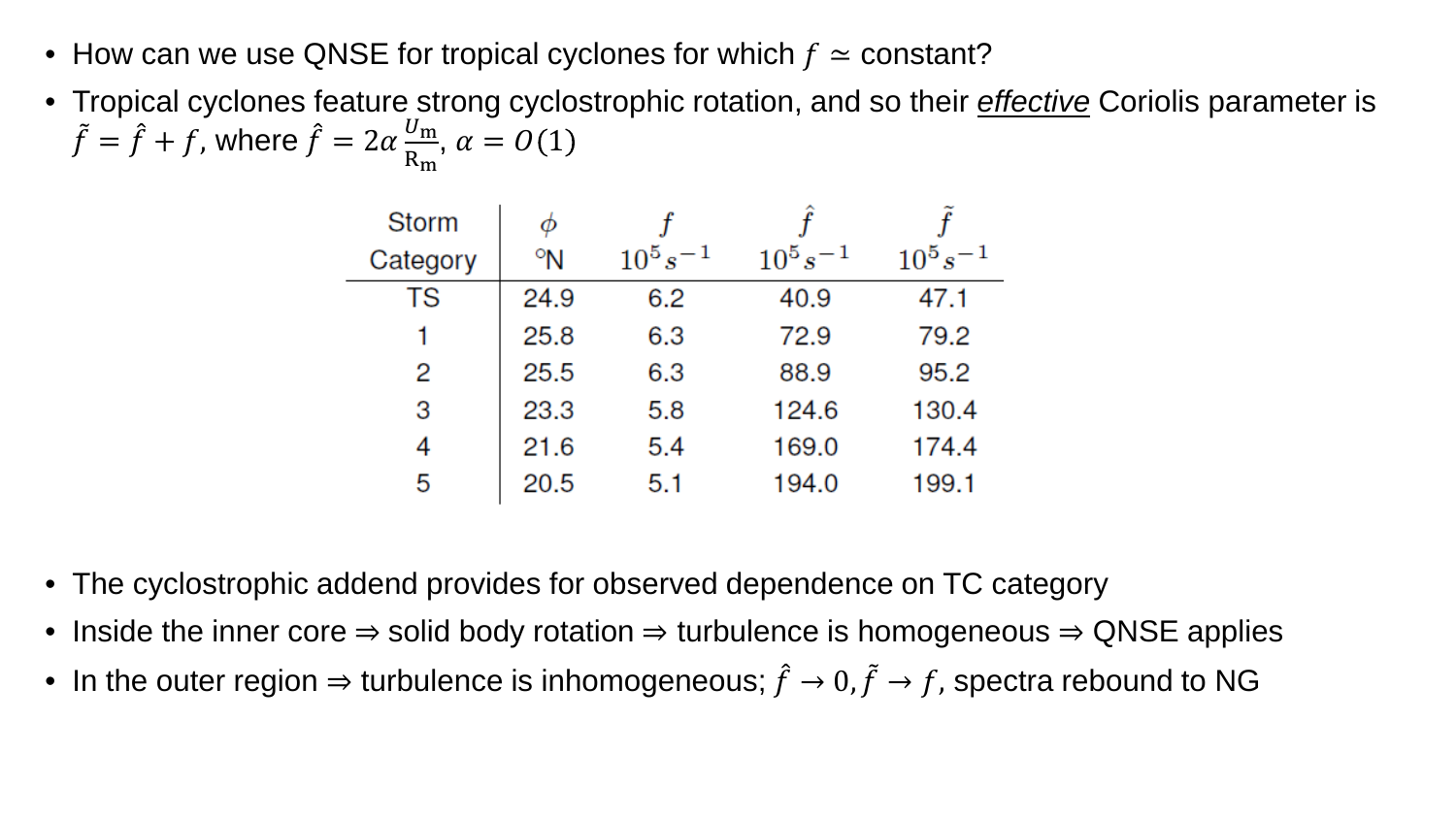- The data has been collected from 1979 to 2019 by reconnaissance flights into tropical systems in the North Atlantic and Eastern Pacific Oceans
- We processed 655 flights into 138 storms conducted by the NOAA Hurricane Hunters

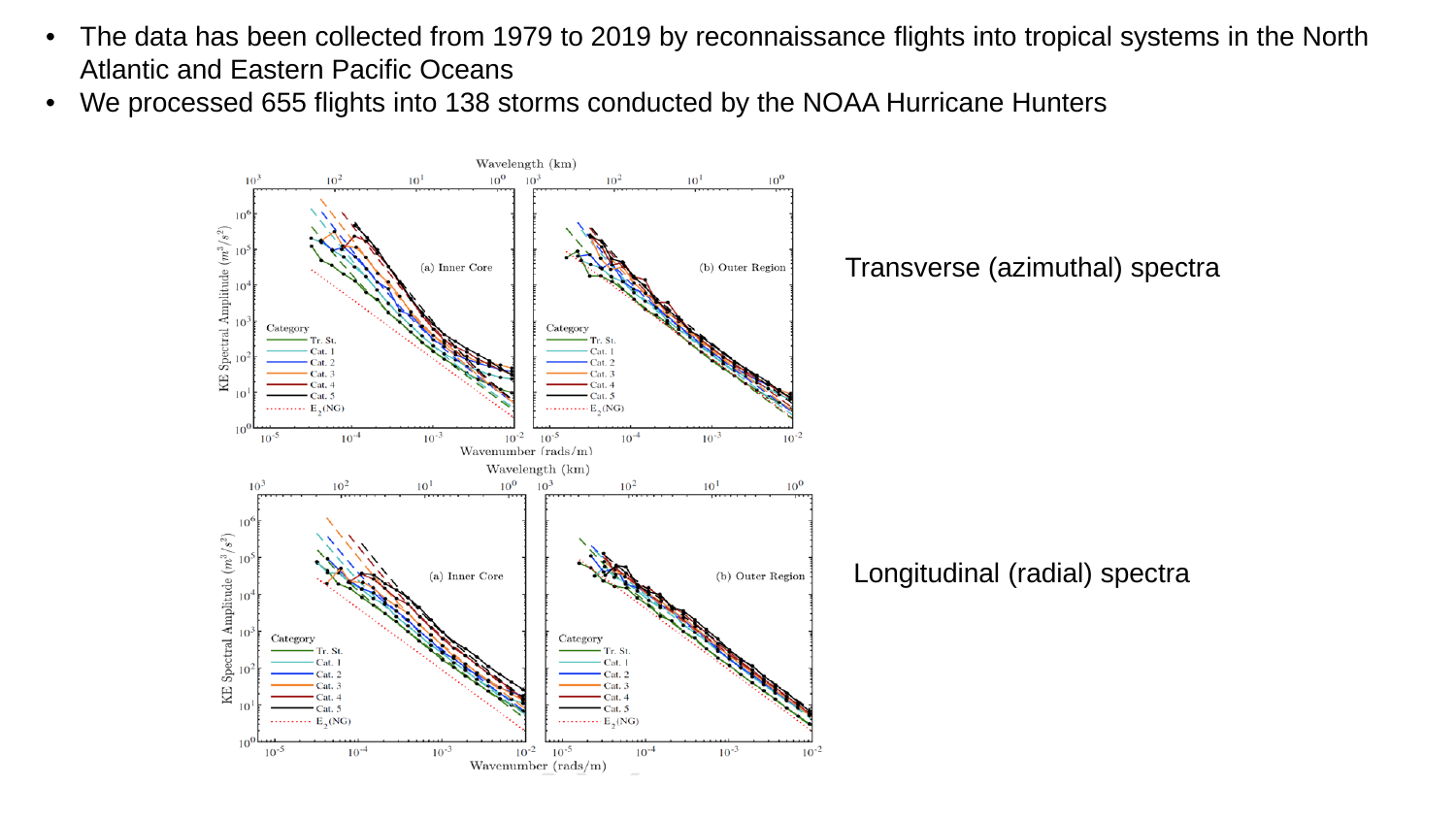

Same QNSE expressions describe longitudinal and transverse spectra in the Northwest Pacific ocean